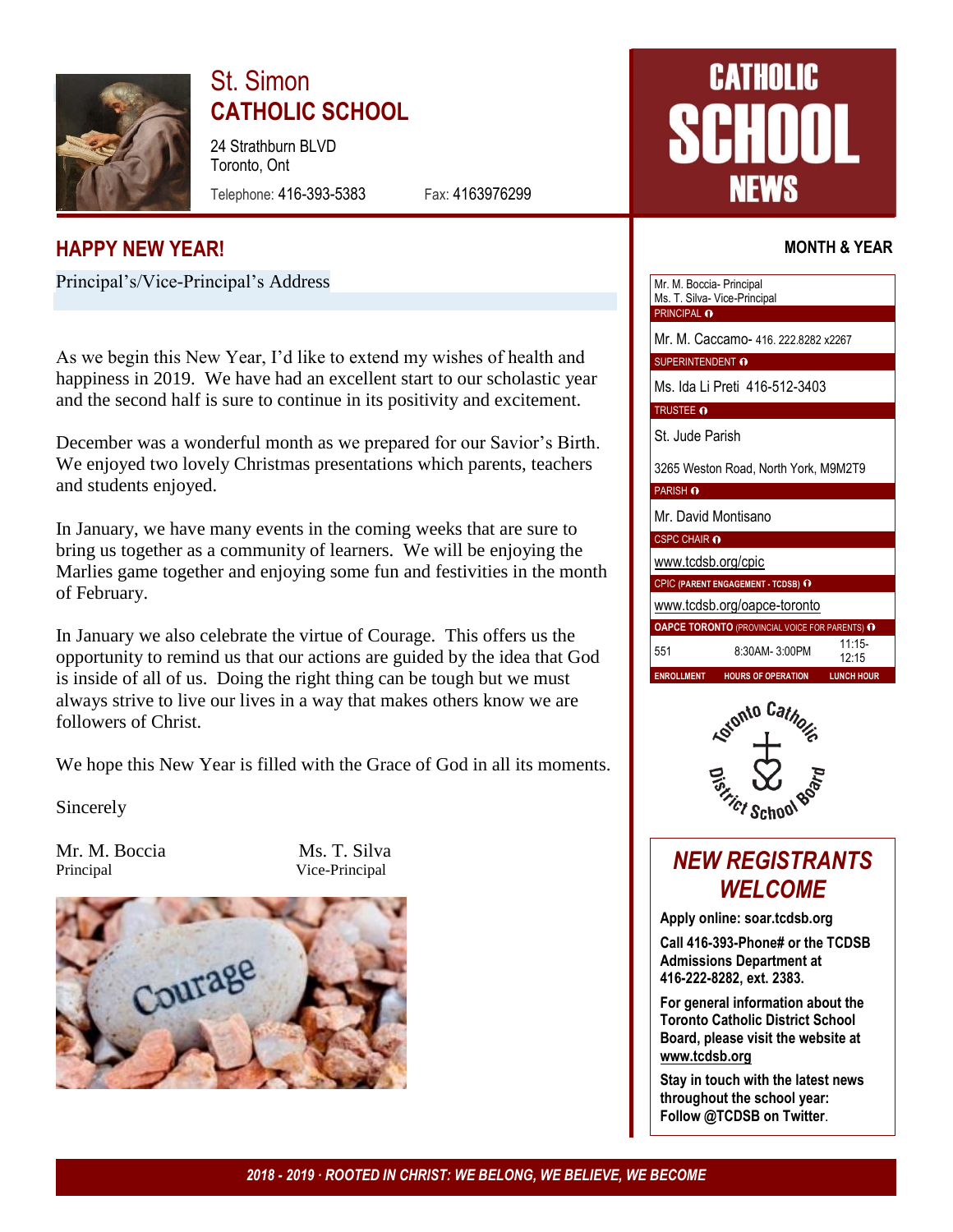#### **PA-Day January 18th, 2019**

There will be a Ministry Professional Development Day on Friday, January 18th, 2019. Teachers will be engaged in assessment and evaluation Activities.

#### **Marlies Game**

We are very excited that our school has athe opportunity to enjoy a Marlies game as a community on Friday, February 1st, 2019/ Please note that tickets must be ordered by January 10<sup>th</sup>. Please support the school in this unforgettable experience.

#### **Apparel for the Winter Months**

Please ensure that children come prepared for out door recesses with boots, hats, scarves, and gloves/mittens, snowpants when necessary. Also please ensure that students have indoor shoes. Slippers will not be permitted as indoor attire as they pose a tripping hazard.

#### **Virtue of the Month: Courage**

#### **CSPC Meetings**

Our next CSPC meeting is tentatively scheduled for Tuesday, January 9<sup>th</sup>, 2019. All ST. Simon parents are welcome to attend. We look forward to planning more exciting events throughout the year.

#### **Sacraments**

Preparations for sacraments are well under way. Please visit St. Jude's Parish for further information.

.

#### **December Basket Fundraiser**

Thank you to all the St. Simon families who contributed so generously to the various items to help those in need in our community. Collectively the Me to We student leaders prepared over 40 baskets to be distributed. We also wish to thank the teachers who took helped to carry out this initiative.

#### **Kindergarten Christmas Concert**

We enjoyed watching the festive efforts of our ELP students and staff who put on a purely entertaining show. We are so proud of the talents of all our students and staff.

#### **Christmas Para -Liturgy**

Parents and guardians enjoyed the "Jesse Tree Musical and Prayerful celebration" which took place on December 20<sup>th</sup>. It was a wonderful opportunity to come together and prepare spiritually for the Christmas Season.

#### **Pizza, Snack and lunch programs**

All Students will continue to enjoy a healthy snack each day. For students who prescribe to Lunch Programs, the schedule will continue as follows: Tuesday will continue to be Subway Lunches, Wednesday Lunches will be provided by Lunch Ladies and Thursday will be Pizza Days.

#### **Morning drop off and start**

In the morning, students should arrive at school after 8:15am and no later than 8:30am. Students should not be arriving before 8:15 as there is no supervision within the school or the school yard. Upon arrival students should make their way into the school yard to join their respective class lines. Students will not be permitted to enter the main entrance of the building before school starts. We appreciate that occasionally students arrive at school late but we ask that you try to ensure punctuality as consistently as possible As well, for those of you dropping students off by car at the school, we ask that you avoid stopping in the school bus loading zone as this area much flow as safely and quickly as possible. **\*\*\*Parents are not permitted in the yard in the morning. If you do come into the yard, you will be asked to leave by staff.**

**\*\*\*Please be mindful of all traffic laws when dropping students off in the morning. We ask that you take care and caution when dropping students off by car and that all traffic laws are obeyed.**

#### **Lunches**

If your child stays at school for lunch, we strongly encourage you to pack a healthy lunch for them to help reinforce the healthy living curriculum that is taught at the school. We appreciate that there are exceptional circumstances that may require you to drop off a lunch at school. **\*\*\*PLEASE NOTE: Under no circumstances will students who normally stay at school for lunch be allowed to sign out to go pick up lunch** *unless* **they are signed out and accompanied by an adult that is authorized to pick them up. Notes or phone calls** *will not* **be accepted under any circumstances. We appreciate your understanding and cooperation in this regard so as to ensure the safety of your children while they are in our care.**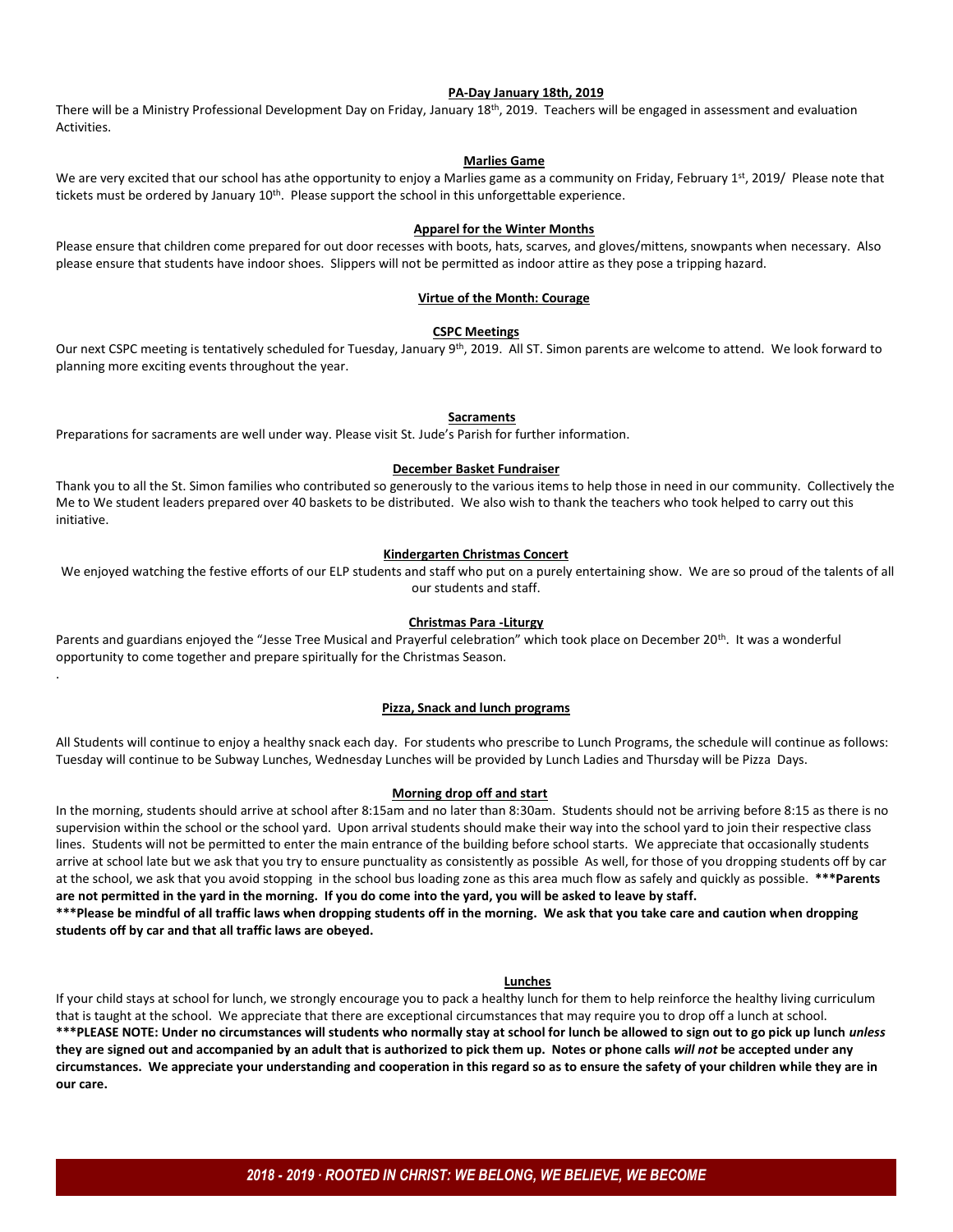

#### **Allergen sensitive school**

St. Simon is an allergen sensitive school. Several of our community members have severe sensitivities to a variety of food. As such, to ensure everyone's safety, **we ask that when packing lunches, you avoid including any nut products, peanut products**. We also ask that students avoid sharing snacks at school to avoid any issues.

#### **Birthdays and celebrations**

Birthdays and other special occasions are announced over the PA system on a daily basis. **Under no circumstances should food be brought to the school to distribute to a class (cake, candy, pizza, etc.)**. As we are an allergen sensitive school, we cannot verify the contents of food that parents may send to school for distribution. If food is sent to the school, parents will be called and asked to come pick up the food as it **will not be distributed.** Although we appreciate that the thought is well intentioned, we must work together to ensure the safety of each student. Instead of food, feel free to send grab bag items such as pencils, erasers, stickers, etc.

#### **Monthly Update from the Board January 2019**

#### **Kindergarten Registration 2019**

**In Person**: Parents can register at their local school with the required documents beginning January 16, 2019 at 10 a.m. EST.

#### **Registration documents:**

- Child's Birth Certificate or Passport/Immigration documents if child was not born in Canada
- Child's Catholic baptismal certificate (or proof of Catholicity of parent)
- Proof of residency in Toronto (some examples: a lease agreement, utility bill)
- Immunization Record

Information is available by telephone at 416-222-8282 ext. 5320, or by visiting [www.tcdsb.org/kindergartenregistration](http://www.tcdsb.org/kindergartenregistration) documents beginning January 16, 2019 at 10 a.m. EST.

#### **Registration documents:**

- Child's Birth Certificate or Passport/Immigration documents if child was not born in Canada
- Child's Catholic baptismal certificate (or proof of Catholicity of parent)
- Proof of residency in Toronto (some examples: a lease agreement, utility bill)
- Immunization Record

Information is available by telephone at 416-222-8282 ext. 5320, or by visiting [www.tcdsb.org/kindergartenregistration](http://www.tcdsb.org/kindergartenregistration)

#### **Learn More About French Immersion and Extended French**

Information nights are underway. Check here for dates, times and locations <https://www.tcdsb.org/ProgramsServices/SchoolProgramsK12/FrenchImmersion/Pages/default.aspx>

#### **Special Education and Community Resources Fair: February 2, 2019**

Please join the Special Services Department on **Saturday, February 2, 2019 from 9:00 a.m. – 1:00 p.m.** at the Catholic Education Centre Atrium (2<sup>nd</sup> floor, 80 Sheppard Avenue East, North York) for the annual Special Education and Community Resources Fair. The day provides families with an opportunity to engage with Board staff and community organizations and learn more about the services available to them. Click here for more [information about the Fair.](https://www.tcdsb.org/programsservices/specialeducation/newsevents/pages/special-education-and-community-resources-fair-.aspx)

#### **Scholarship Opportunities for Portuguese Canadian Students**

The Federation of Portuguese-Canadian Business & Professionals will be awarding deserving candidates a scholarship in amounts between \$1,500 and \$2,500 to study abroad at the NOVA School of Business and Economics, Carcavelos Campus - Lisbon and the University of the Azores, São Miguel or Terceira Campuses. **Registration deadline: January 18, 2019 at 5:00 p.m.** Click here for more information: <https://www.tcdsb.org/FORSTUDENTS/OpportunitiesForStudents/Pages/ScholarshipsPortugueseCanadianStudents.aspx>

#### **University Application Deadline**

Deadline for Ontario high school students to submit their completed application to the OUAC is January 16, 2019. Note: OUAC processes applications received after this date & distributes them to the universities; however, specific university deadlines apply. <https://www.ouac.on.ca/>

#### **Summer Jobs for Students**

The City is currently accepting summer job applications for positions supporting camps, aquatic programs and various recreati on programs until early February. More information about recreation recruitment is available on the City's website at <https://www.toronto.ca/home/jobs/information-for-applicants/recruitment-initiatives/recreation-jobs/>

#### **CSPC Executive Workshop**

Topic: The Role and Responsibility of the Treasurer & Fundraising in Schools January  $29<sup>th</sup>$  @ 7:00 p.m. at the Catholic Teachers Centre, 3rd floor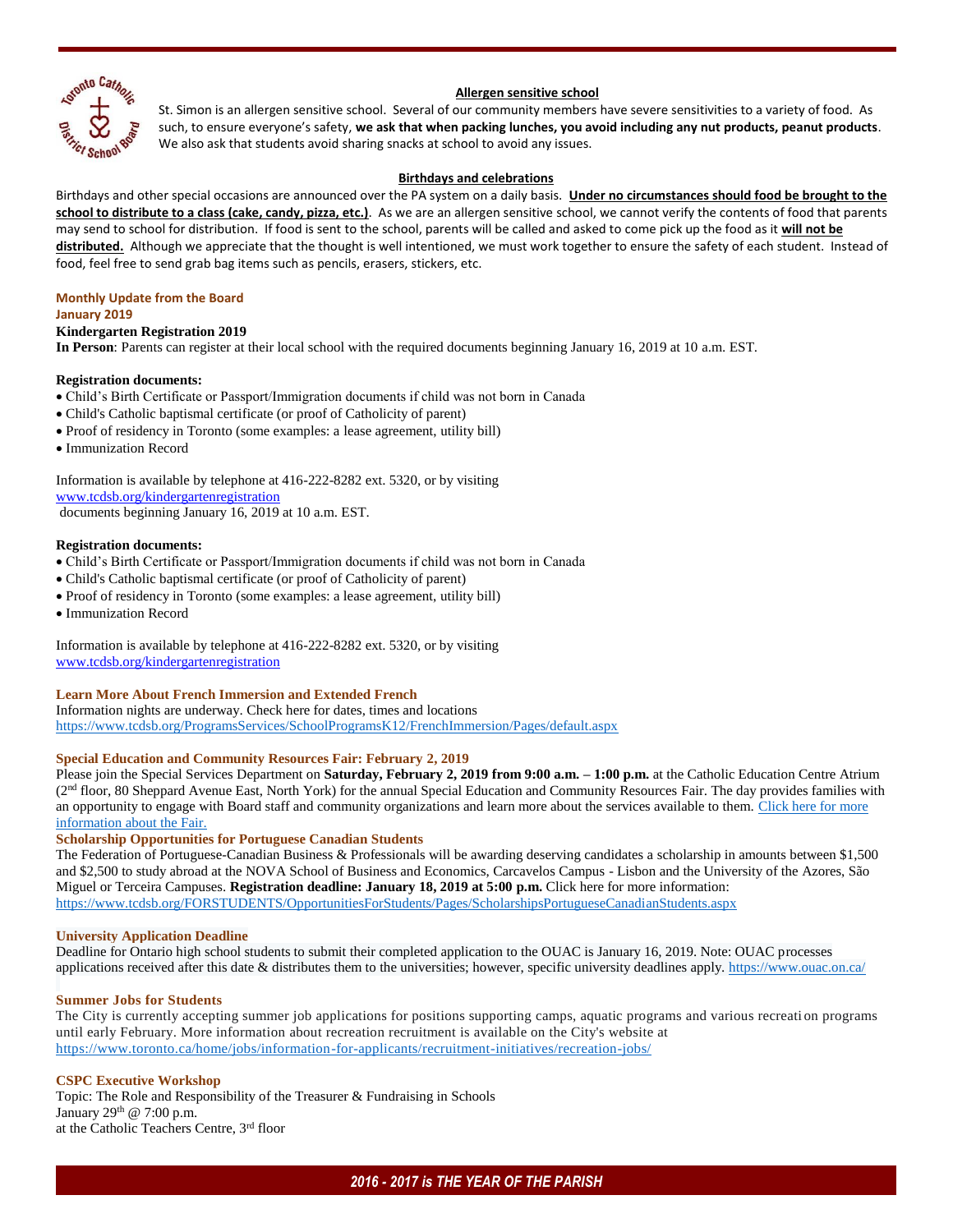#### CEC, 80 Sheppard Avenue East

#### **Imagine the Possibilities**

#### *Kindergarten Registration in Toronto Catholic Schools begins January 16, 2019*

Junior Kindergarten in the Toronto Catholic District School Board provides children with a variety of learning experiences in a caring, faith-based environment. TCDSB looks forward to welcoming new students for September 2019. Children born in 2015 are eligible for kindergarten. Registration for kindergarten begins **Wednesday, January 16, 2019** at **10 a.m. EST**.

#### **Registration options:**

**Online**: Parents can complete their application online beginning at 10 a.m. EST on January 16, 2019, at **[SOAR.tcdsb.org](https://soar.tcdsb.org/Login.aspx)**, and follow up with a visit to the school to present the required documents. The online application is available 24 hours. Watch for more details in the new year.

#### **Other Dates to Note:**

January 18-25, 2019-Week of Prayer for Christian Unity January 18, 2019—PA Day for Elementary Schools January 27, 2019—International Holocaust Remembrance Day January 27—Family Literacy Day January 30 2019—Bell Let's Talk Day February 1, 2019 - Flip the Switch Friday[: https://www.tcdsb.org/board/environment/energymonth/Pages/default.aspx](https://www.tcdsb.org/board/environment/energymonth/Pages/default.aspx) February 6, 2019[—Winter Walk Day](http://ontarioactiveschooltravel.ca/winter-walk-day/) February 8, 2019 - African Canadian Mass and Cultural Exposé, Cardinal Carter Academy for the Arts: <https://www.tcdsb.org/FORCOMMUNITY/HeritageCelebration/AfricanCanadianHeritage/events/Pages/Default.aspx>

#### **Registration for Night School and EClass Starts January 9th**

Class begins February 20th <https://www.tcdsb.org/programsservices/continuingeducation/pages/default.aspx>

#### **Latest Updates on Weather Related**

#### **Cancellations or Closures**

To get the latest information about school bus transportation, se[e https://busplannerweb.torontoschoolbus.org/Cancellations.aspx](https://busplannerweb.torontoschoolbus.org/Cancellations.aspx) Parents are encouraged to subscribe to the transportation portal to get real time information about any transportation issues: <https://busplannerweb.torontoschoolbus.org/Subscriptions/Login.aspx>

Cancellation of school bus transportation will also be reported via ENews [\(https://web1.tcdsb.org/InterestSubscription/subscription.aspx\)](https://web1.tcdsb.org/InterestSubscription/subscription.aspx), Twitter @TCDSB, and the 24 hour telephone information line 416-222-8282, extension 2873, and posted to the Board's website a[t www.tcdsb.org](http://www.tcdsb.org/)

#### **January's Virtue is Courage**

Find all the resources related to the monthly virtue, as well as other resources to support faith development and Religion and Family Life on our website here:<https://www.tcdsb.org/Board/NurturingOurCatholicCommunity/Pages/Default.aspx>

#### **Calendar of Board and Committees**

The new calendar of meetings for 2018 has been added to our website. Visit<https://www.tcdsb.org/news/othernews/2019/pages/board-meetings.aspx> for details.

#### **Other Dates to Note:**

January 18-25, 2019-Week of Prayer for Christian Unity January 18, 2019—PA Day for Elementary Schools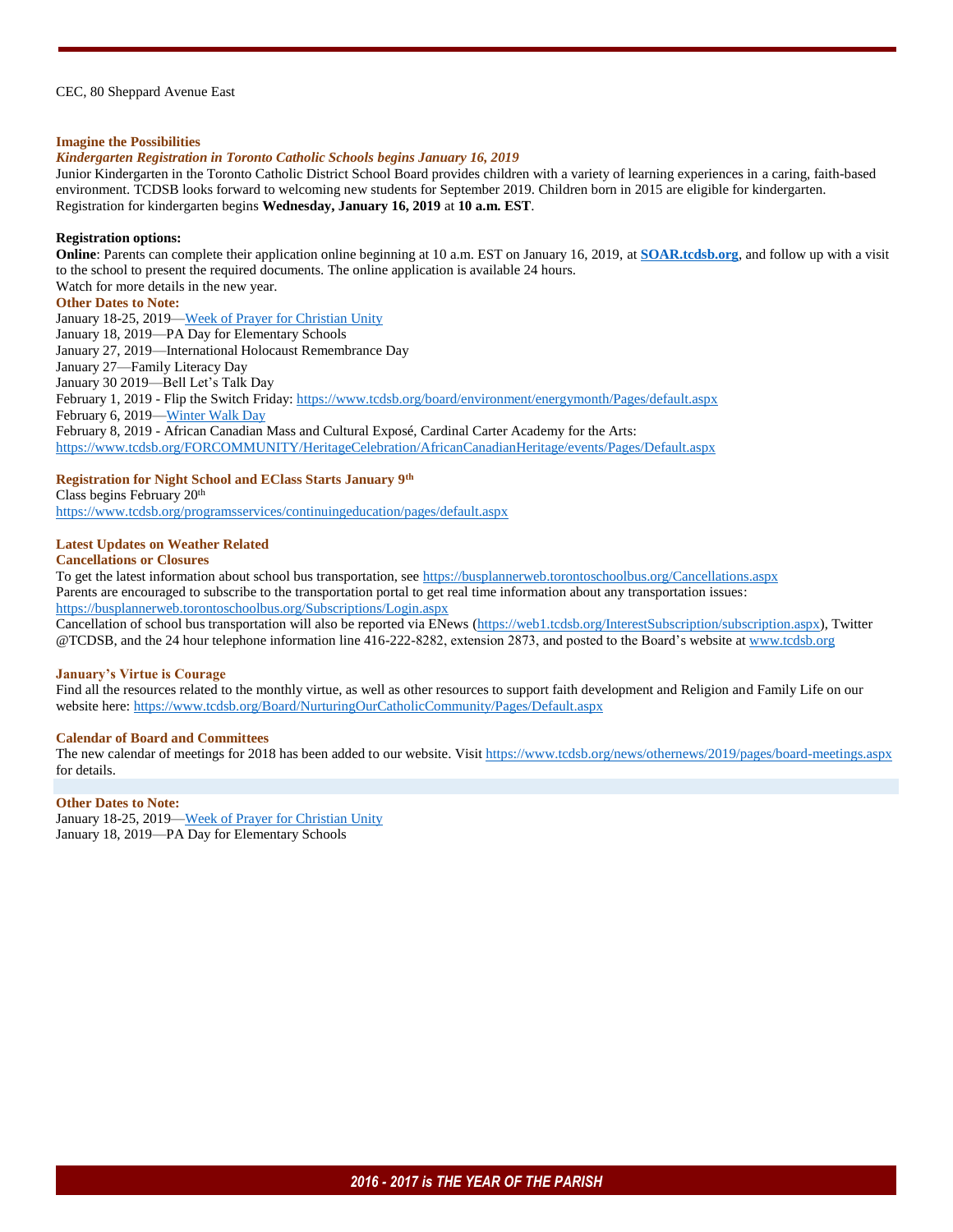January 27, 2019—International Holocaust Remembrance Day January 27—Family Literacy Day January 30 2019—Bell Let's Talk Day February 1, 2019 - Flip the Switch Friday: [https://www.tcdsb.org/board/environment/energymonth/Pages/default](https://www.tcdsb.org/board/environment/energymonth/Pages/default.aspx) [.aspx](https://www.tcdsb.org/board/environment/energymonth/Pages/default.aspx) February 6, 2019-*Winter Walk Day* February 8, 2019 - African Canadian Mass and Cultural Exposé, Cardinal Carter Academy for the Arts: [https://www.tcdsb.org/FORCOMMUNITY/HeritageCelebration/Afri](https://www.tcdsb.org/FORCOMMUNITY/HeritageCelebration/AfricanCanadianHeritage/events/Pages/Default.aspx) [canCanadianHeritage/events/Pages/Default.aspx](https://www.tcdsb.org/FORCOMMUNITY/HeritageCelebration/AfricanCanadianHeritage/events/Pages/Default.aspx)